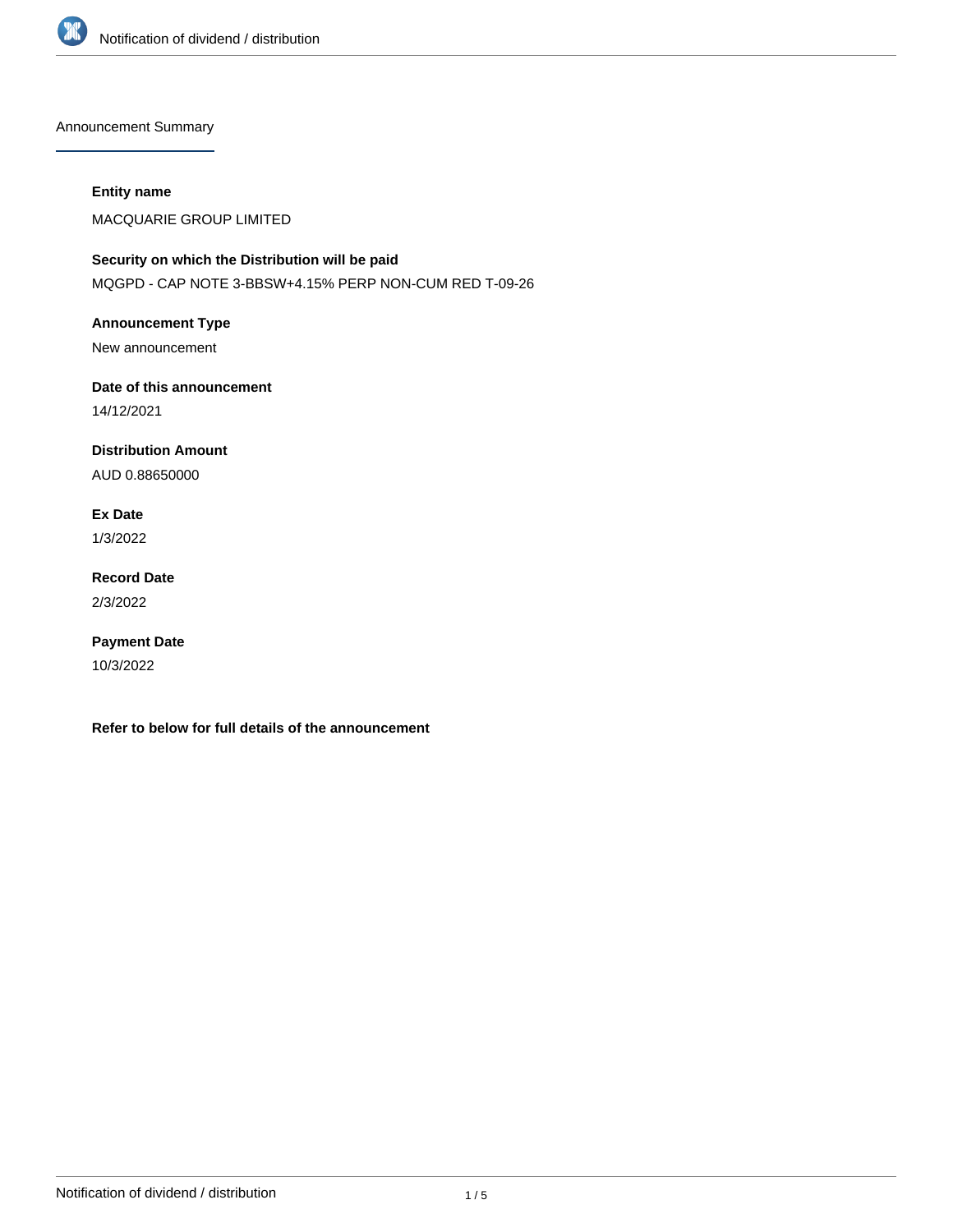

Announcement Details

Part 1 - Entity and announcement details

#### **1.1 Name of +Entity**

MACQUARIE GROUP LIMITED

**1.2 Registered Number Type** ABN

**Registration Number**

94122169279

**1.3 ASX issuer code** MQG

#### **1.4 The announcement is** New announcement

### **1.5 Date of this announcement** 14/12/2021

**1.6 ASX +Security Code** MQGPD

**ASX +Security Description** CAP NOTE 3-BBSW+4.15% PERP NON-CUM RED T-09-26

Part 2A - All dividends/distributions basic details

**2A.1 Type of dividend/distribution C** Ordinary

**2A.2 The Dividend/distribution:**

relates to a period of one quarter

**2A.3 The dividend/distribution relates to the financial reporting or payment period ending ended/ending (date)** 9/3/2022

#### **2A.4 +Record Date**

2/3/2022

**2A.5 Ex Date** 1/3/2022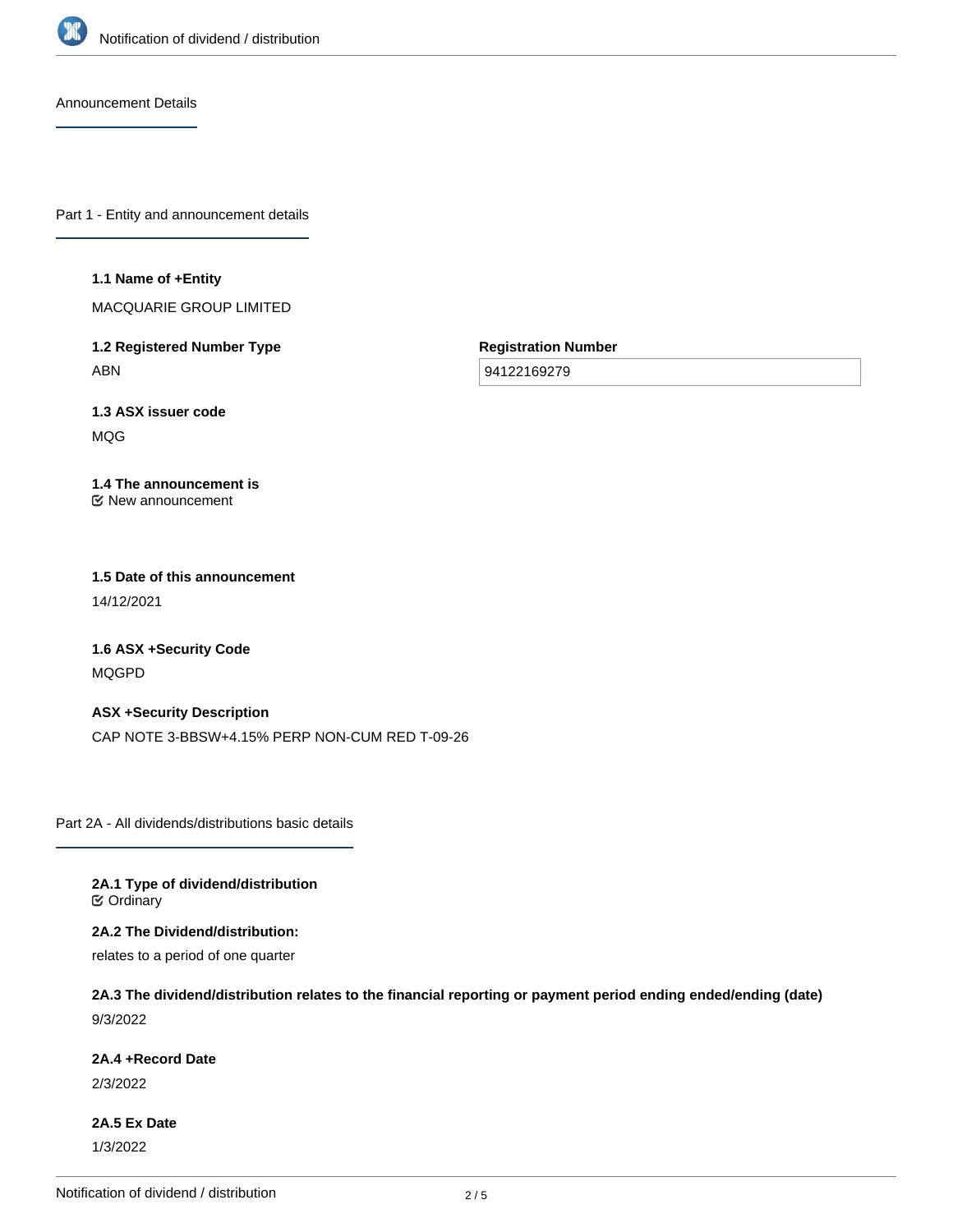#### **2A.6 Payment Date**

10/3/2022

**2A.7 Are any of the below approvals required for the dividend/distribution before business day 0 of the timetable?**

- **•** Security holder approval
- **Court approval**
- **Lodgement of court order with +ASIC**
- **ACCC approval**
- **FIRB approval**
- **Another approval/condition external to the entity required before business day 0 of the timetable for the dividend/distribution.**

No

**2A.8 Currency in which the dividend/distribution is made ("primary currency")**

AUD - Australian Dollar

**2A.9 Total dividend/distribution payment amount per +security (in primary currency) for all dividends/distributions notified in this form**

**Estimated or Actual?** Actual

AUD 0.88650000

**2A.10 Does the entity have arrangements relating to the currency in which the dividend/distribution is paid to securityholders that it wishes to disclose to the market?** No

**2A.11 Does the entity have a securities plan for dividends/distributions on this +security?** We do not have a securities plan for dividends/distributions on this security

**2A.12 Does the +entity have tax component information apart from franking?** No

Part 3A - Ordinary dividend/distribution

| 3A.1 Is the ordinary dividend/distribution estimated at<br>this time?<br>tiX No | 3A.1a Ordinary dividend/distribution estimated amount<br>per +security |
|---------------------------------------------------------------------------------|------------------------------------------------------------------------|
|                                                                                 | AUD                                                                    |
| 3A.1b Ordinary Dividend/distribution amount per<br>security                     |                                                                        |
| AUD 0.88650000                                                                  |                                                                        |
| 3A.2 Is the ordinary dividend/distribution franked?<br>$\mathfrak C$ Yes        | 3A.2a Is the ordinary dividend/distribution fully franked?<br>় No     |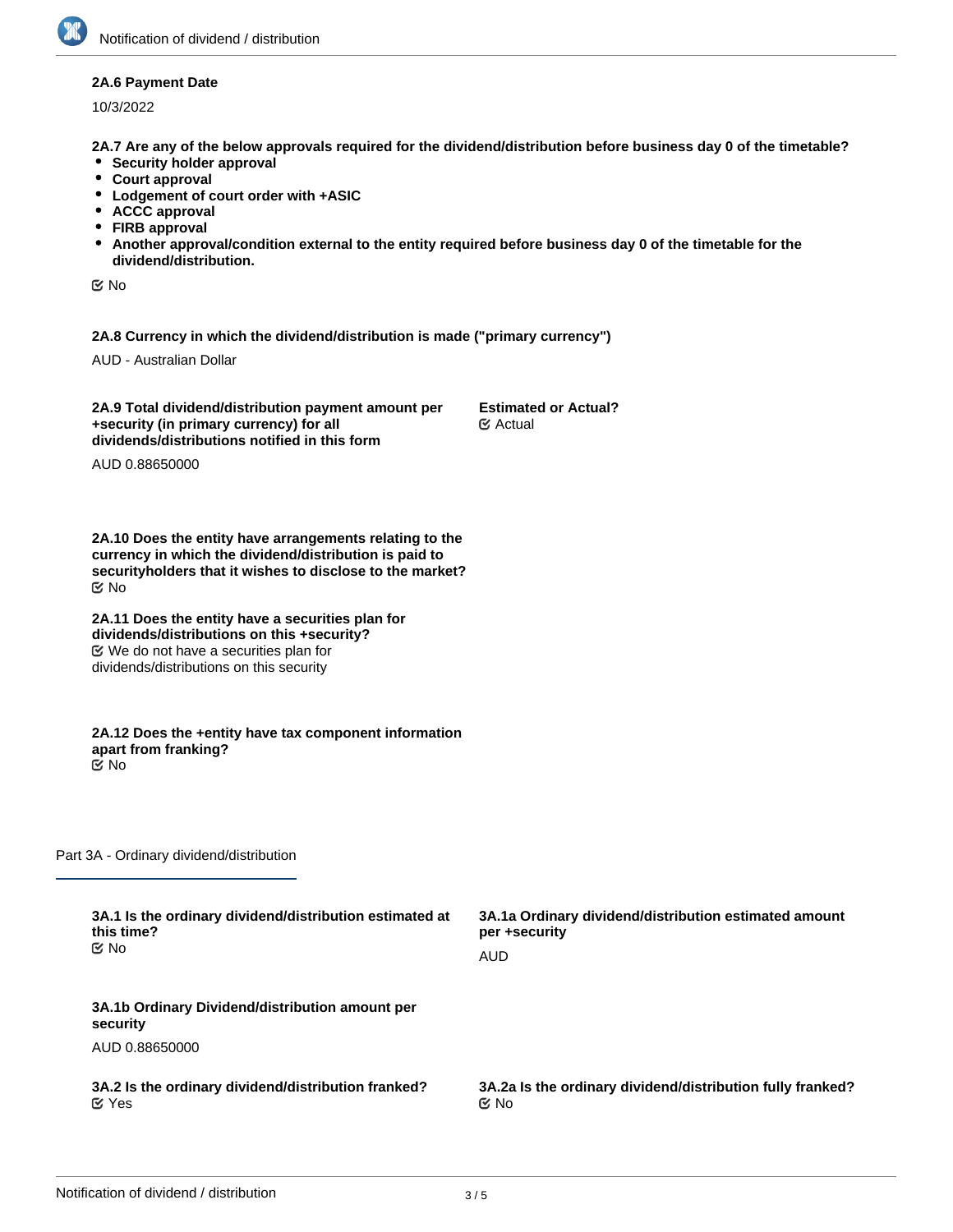

| 3A.3 Percentage of ordinary dividend/distribution that is 3A.3a Applicable corporate tax rate for franking credit<br>franked | $(\%)$                                                             |
|------------------------------------------------------------------------------------------------------------------------------|--------------------------------------------------------------------|
| 40.0000 %                                                                                                                    | 30.0000 %                                                          |
| 3A.4 Ordinary dividend/distribution franked amount per<br>+security                                                          | 3A.5 Percentage amount of dividend which is unfranked<br>60.0000 % |
| AUD 0.35460000                                                                                                               |                                                                    |
| 3A.6 Ordinary dividend/distribution unfranked amount<br>per +security excluding conduit foreign income amount                |                                                                    |
| AUD 0.00000000                                                                                                               |                                                                    |
| 3A.7 Ordinary dividend/distribution conduit foreign<br>income amount per security                                            |                                                                    |
| AUD 0.53190000                                                                                                               |                                                                    |
|                                                                                                                              |                                                                    |
| Part 3D - Preference +security distribution rate details                                                                     |                                                                    |
| 3D.1 Start date of payment period                                                                                            | 3D.2 End date of payment period                                    |
| 10/12/2021                                                                                                                   | 9/3/2022                                                           |
| 3D.4 Describe how the date that dividend/distribution rate is set is determined<br>First day of period                       |                                                                    |
| 3D.5 Number of days in the dividend/distribution period<br>90                                                                |                                                                    |
| 3D.6 Dividend/distribution base rate (pa)                                                                                    |                                                                    |
| 0.0618 %                                                                                                                     |                                                                    |
| 3D.7 Comments on how dividend/distribution base rate is set                                                                  |                                                                    |
| 90 Day BBSW mid rate of first day of Distribution Period                                                                     |                                                                    |
| 3D.8 Dividend/distribution margin                                                                                            |                                                                    |
| 4.1500 %                                                                                                                     |                                                                    |
| 3D.9 Comments on how dividend/distribution margin is set                                                                     |                                                                    |
| Fixed Margin, with Distribution Rate adjusted for franking                                                                   |                                                                    |
|                                                                                                                              |                                                                    |
| 3D.10 Any other rate / multiplier used in calculating dividend/distribution rate<br>$-0.6164%$                               |                                                                    |
|                                                                                                                              |                                                                    |
| 3D.11 Comments on how other rate used in calculating dividend/distribution rate is set                                       |                                                                    |
| Gross rate* ((1-Tax Rate) / (1-(Tax Rate *(1-Franking Rate))) -1)                                                            |                                                                    |